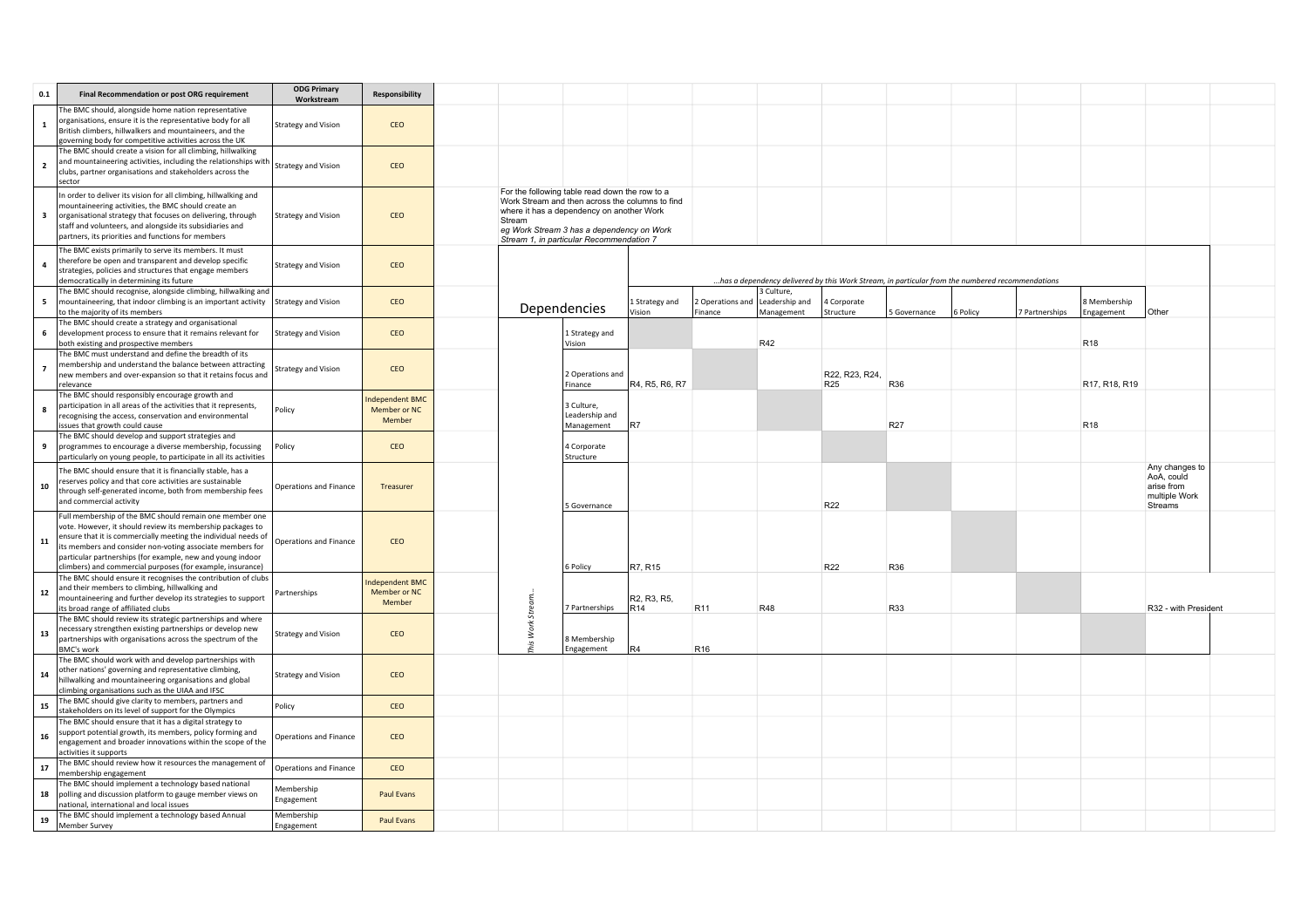| 0.1 | Final Recommendation or post ORG requirement                                                                                                  | <b>ODG Primary</b><br>Workstream | Responsibility                   |  |  |  |  |  |  |  |
|-----|-----------------------------------------------------------------------------------------------------------------------------------------------|----------------------------------|----------------------------------|--|--|--|--|--|--|--|
|     | The BMC should ensure it balances communications between                                                                                      |                                  |                                  |  |  |  |  |  |  |  |
| 20  | sales and commercial functions and organisational and policy                                                                                  | Operations and Finance           | CEO                              |  |  |  |  |  |  |  |
|     | functions<br>The BMC should remain a not-for-profit Company Limited by                                                                        |                                  |                                  |  |  |  |  |  |  |  |
| 21  | Guarantee; however, only following a complete review and                                                                                      | Corporate Structure              | CEO/Board                        |  |  |  |  |  |  |  |
|     | amendment of its governance structure                                                                                                         |                                  |                                  |  |  |  |  |  |  |  |
|     | The BMC should ensure that it has effective oversight and                                                                                     |                                  |                                  |  |  |  |  |  |  |  |
|     | governance of its charitable subsidiaries, ensuring that all of                                                                               |                                  |                                  |  |  |  |  |  |  |  |
|     | their legal and governance obligations are being met, in order                                                                                |                                  |                                  |  |  |  |  |  |  |  |
| 22  | to optimise their charitable outputs, and at the same time<br>respecting their organisational autonomy. These are the BMC Corporate Structure |                                  | CEO                              |  |  |  |  |  |  |  |
|     | Access and Conservation Trust (ACT) (charity number                                                                                           |                                  |                                  |  |  |  |  |  |  |  |
|     | 1089516), BMC Land and Property Trust (charity number                                                                                         |                                  |                                  |  |  |  |  |  |  |  |
|     | 1112577) and Mountaineering Heritage Trust (charity number                                                                                    |                                  |                                  |  |  |  |  |  |  |  |
|     | 1083219)                                                                                                                                      |                                  |                                  |  |  |  |  |  |  |  |
|     | The BMC should explore the potential for a clearly defined                                                                                    |                                  | CEO                              |  |  |  |  |  |  |  |
| 23  | sub-group, or creation of a wholly owned subsidiary for some Corporate Structure<br>of its commercial activities                              |                                  |                                  |  |  |  |  |  |  |  |
|     | The BMC should create a joint subsidiary for competitive                                                                                      |                                  |                                  |  |  |  |  |  |  |  |
|     | activities in partnership with Mountaineering Scotland and                                                                                    |                                  |                                  |  |  |  |  |  |  |  |
| 24  | other relevant home nation governing bodies for the                                                                                           | Corporate Structure              | CEO                              |  |  |  |  |  |  |  |
|     | purposes of managing competitive activities and to support                                                                                    |                                  |                                  |  |  |  |  |  |  |  |
|     | elite level competitive activities such as Team GB<br>The BMC should research the benefits of creating a sub-group                            |                                  |                                  |  |  |  |  |  |  |  |
|     | or subsidiary to support its operations and activities in                                                                                     |                                  |                                  |  |  |  |  |  |  |  |
| 25  | Wales/Cymru, and to help maximise region-specific funding                                                                                     | Corporate Structure              | <b>Will Kilner</b>               |  |  |  |  |  |  |  |
|     | opportunities                                                                                                                                 |                                  |                                  |  |  |  |  |  |  |  |
| 26  | The Executive Committee should be restructured and                                                                                            | Governance                       |                                  |  |  |  |  |  |  |  |
|     | renamed the Board of Directors<br>The BMC should appoint a Chair of the Board of Directors who                                                |                                  |                                  |  |  |  |  |  |  |  |
| 27  | is independent from the Members' Assembly                                                                                                     | Governance                       | <b>AGM</b>                       |  |  |  |  |  |  |  |
| 28  | The BMC should ensure that its Board of Directors has clear                                                                                   |                                  |                                  |  |  |  |  |  |  |  |
|     | primacy, to ensure compliance with the Companies Act 2006                                                                                     | Governance                       | Board                            |  |  |  |  |  |  |  |
| 29  | The Board of Directors should establish a Nominations                                                                                         | Governance                       | Board                            |  |  |  |  |  |  |  |
|     | Committee and a Finance/Audit Committee<br>The BMC should engage in an internal Board of Directors                                            |                                  |                                  |  |  |  |  |  |  |  |
| 30  | review annually with an external review every three years in                                                                                  | Governance                       | Chair                            |  |  |  |  |  |  |  |
|     | order to ensure it remains effective                                                                                                          |                                  |                                  |  |  |  |  |  |  |  |
|     | In addition to publishing minutes (excluding any sensitive                                                                                    |                                  |                                  |  |  |  |  |  |  |  |
| 31  | matters) after every meeting, the Board of Directors should                                                                                   | Governance                       | <b>Board</b>                     |  |  |  |  |  |  |  |
|     | produce a communiqué (summary of key themes and<br>discussions), to be published on the BMC website                                           |                                  |                                  |  |  |  |  |  |  |  |
|     | The Board of Directors must work with the Patrons to create a                                                                                 |                                  |                                  |  |  |  |  |  |  |  |
| 32  | strong basis for working relationship and clarify the                                                                                         | Partnerships                     | President                        |  |  |  |  |  |  |  |
|     | mechanism for bringing new Patrons into the organisation.                                                                                     |                                  |                                  |  |  |  |  |  |  |  |
| 33  | The National Council should be restructured and become the                                                                                    | Governance                       | President                        |  |  |  |  |  |  |  |
|     | Members' Assembly, and its role redefined                                                                                                     |                                  |                                  |  |  |  |  |  |  |  |
| 34  | The BMC should retain the role of President, who chairs the<br>Members' Assembly, however the role should be separate                         | Governance                       | <b>Board</b>                     |  |  |  |  |  |  |  |
|     | from the Chair of the Board of Directors                                                                                                      |                                  |                                  |  |  |  |  |  |  |  |
|     | The BMC should create a Partners' Assembly to strengthen                                                                                      |                                  | <b>Independent BMC</b>           |  |  |  |  |  |  |  |
| 35  | key alliances and sector partnerships                                                                                                         | Partnerships                     | Member or NC                     |  |  |  |  |  |  |  |
|     | The BMC should review Specialist Committees and Working                                                                                       |                                  | Member<br><b>Independent BMC</b> |  |  |  |  |  |  |  |
| 36  | Groups to clarify roles and ensure separation of policy-making Governance                                                                     |                                  | Member or NC                     |  |  |  |  |  |  |  |
|     | and operational activities                                                                                                                    |                                  | Member                           |  |  |  |  |  |  |  |
|     | Local Area Committees should remain, however a number of                                                                                      | Membership                       |                                  |  |  |  |  |  |  |  |
| 37  | operational changes should be made in order to make them                                                                                      | Engagement                       | Paul Evans                       |  |  |  |  |  |  |  |
|     | more effective<br>The BMC should implement an online voting platform in order                                                                 | Membership                       |                                  |  |  |  |  |  |  |  |
| 38  | to increase member engagement in its General Meetings                                                                                         | Engagement                       | Paul Evans                       |  |  |  |  |  |  |  |
|     | The BMC should introduce an effective process for members                                                                                     |                                  | Independent BMC                  |  |  |  |  |  |  |  |
| 39  | to raise grievances about the management of the BMC                                                                                           | Governance                       | Member or NC                     |  |  |  |  |  |  |  |
|     |                                                                                                                                               |                                  | Member                           |  |  |  |  |  |  |  |
|     | The BMC should review any Memorandum and Articles of<br>Association amendments, including those of its subsidiaries,                          |                                  | <b>Independent BMC</b>           |  |  |  |  |  |  |  |
| 40  | after three years in order to evaluate their effectiveness, and                                                                               | Governance                       | Member or NC                     |  |  |  |  |  |  |  |
|     | every three years thereafter                                                                                                                  |                                  | Member                           |  |  |  |  |  |  |  |